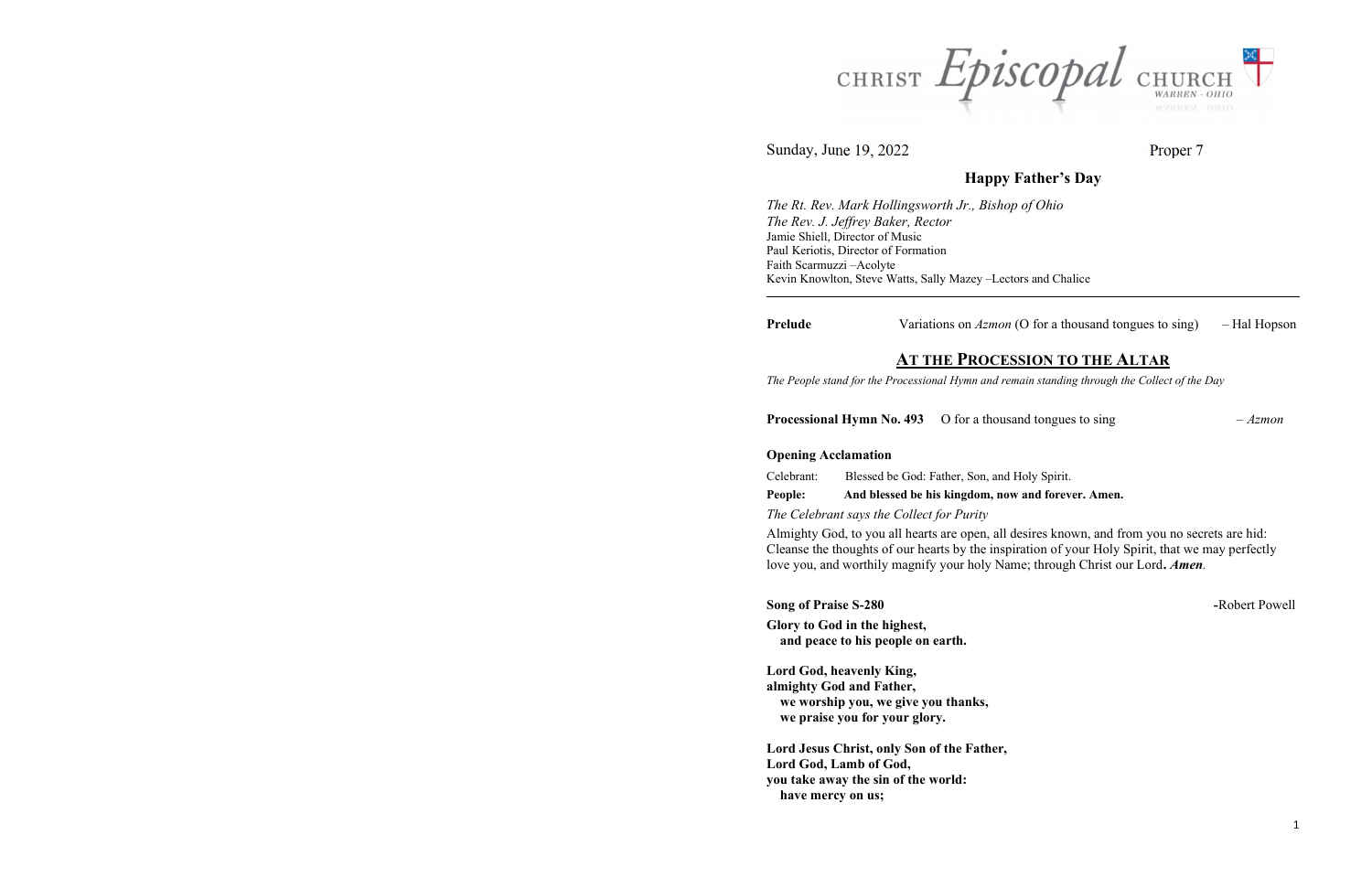you are seated at the right hand of the Father: receive our prayer. For you alone are the Holy One, you alone are the Lord, you alone are the Most High, Jesus Christ, with the Holy Spirit, in the glory of God the Father. Amen.

# Collect of the Day

| Celebrant | The Lord be with you. |
|-----------|-----------------------|
| People    | And also with you.    |
| Celebrant | Let us pray.          |

O Lord, make us have perpetual love and reverence for your holy Name, for you never fail to help and govern those whom you have set upon the sure foundation of your loving-kindness; through Jesus Christ our Lord, who lives and reigns with you and the Holy Spirit, one God, for ever and ever. Amen..

# THE WORD OF GOD

### Please be seated.

The First Reading: 1 Kings 19:1-4, (5-7), 8-15a

Ahab told Jezebel all that Elijah had done, and how he had killed all the prophets with the sword. Then Jezebel sent a messenger to Elijah, saying, "So may the gods do to me, and more also, if I do not make your life like the life of one of them by this time tomorrow." Then he was afraid; he got up and fled for his life, and came to Beer-sheba, which belongs to Judah; he left his servant there.

But he himself went a day's journey into the wilderness, and came and sat down under a solitary broom tree. He asked that he might die: "It is enough; now, O Lord, take away my life, for I am no better than my ancestors." [Then he lay down under the broom tree and fell asleep. Suddenly an angel touched him and said to him, "Get up and eat." He looked, and there at his head was a cake baked on hot stones, and a jar of water. He ate and drank, and lay down again. The angel of the Lord came a second time, touched him, and said, "Get up and eat, otherwise the journey will be too much for you."] He got up, and ate and drank; then he went in the strength of that food forty days and forty nights to Horeb the mount of God. At that place he came to a cave, and spent the night there.

Then the word of the Lord came to him, saying, "What are you doing here, Elijah?" He answered, "I have been very zealous for the Lord, the God of hosts; for the Israelites have forsaken your covenant, thrown down your altars, and killed your prophets with the sword. I alone am left, and they are seeking my life, to take it away."

# ANNOUNCEMENTS

The Episcopal Diocese of Ohio: The project to restructure and redesign the Diocese of Ohio's website began many months ago when we partnered with a local digital marketing firm to help us plan, design, and develop a new site that would better serve our parishioners, friends, and neighbors in the community.

The website is now live! It's still the same address: www.dohio.org. You'll find plenty of things to explore and enjoy. Visit us today!

RECYCLE WANTED: Please consider saving your aluminum drink cans and donating them to the church. Steve Watts recycles the cans as a fundraiser. Currently, the price of aluminum per pound is up for recycling. Please do not leave your donations at any of the parish doors. We ask that you bag them and drop them next to the back garage on the side. Please make sure that they are aluminum. No can food containers will be accepted. Many thanks!

Helpers Wanted: Do you have a knack for gardening and enjoy being outside. We are looking for helpers in the Peace Garden. If you are interested in giving some of your time, please contact Sandee Skovran at 330-719-1557.

Prayer Group: Bob Johnson a member of CEC, would like to begin a Prayer Group. In light of all the recent violence, Bob has found himself being called by the Holy Spirit to unite people with prayer. The group would meet 1 Wednesday a month before the 10:00 am Healing Service. This group is open to everyone. If you would like to join, please contact Bob at 601-249-6766.

Summer Food Drive: We will begin collecting non-perishable food items for the Mission on Pentecost Sunday through the Summer. The Mission is the primary source of meal and food support in our community. With school out for the Summer, families will become more dependent on the Mission as a source of food. Please give if you are able. We will call the Mission to come and empty the bins when they are full. The driver will come as often as needed. CEC can make a difference!

# There is a continued need for personal hygiene items and new and gently used and washed

clothing of all sizes for boys, girls, men, and women.

LINCOLN School Blessing Box: Lincoln The children's needs remain the same: food, clothing, and school supplies. Emergency food bag items - peanut butter, jelly, chicken ramen noodles, mac and cheese, and fruit cups. Clothing - shirts (weather is warm) Sizes 6 to 12. School supplies - Crayola crayons - 8, 16, or 24 count, markers, kid scissors, erasers (pink), glue sticks, and pencils.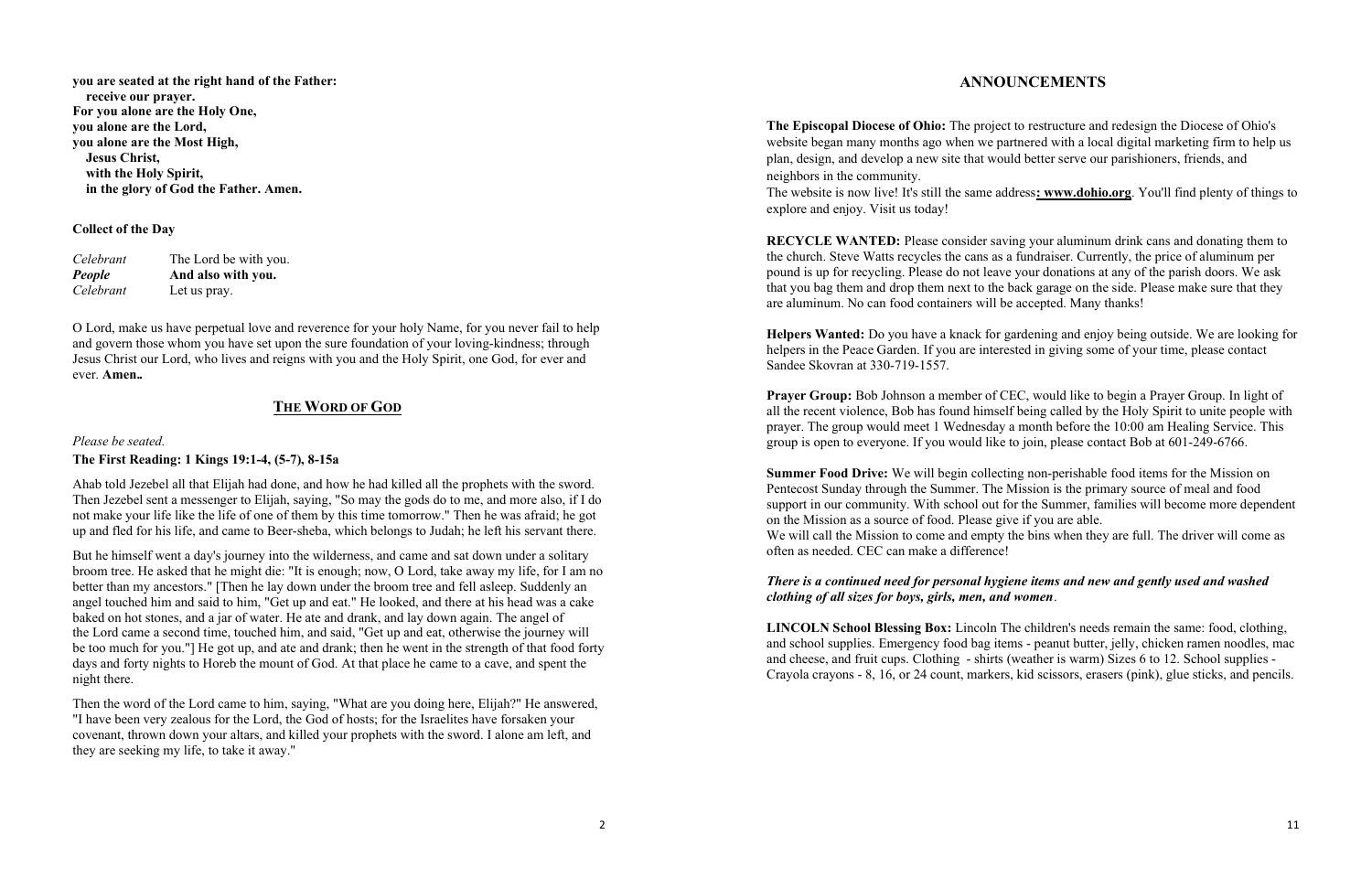# A Prayer for Spiritual Communion

Cleanse and strengthen me with your grace, Lord Jesus, and let me never be separated from you. May I live in you, and you in me, in this life and in the life to come. Amen.

In union, O Lord, with your faithful people at every altar of your Church, where the Holy Eucharist is now being celebrated, I desire to offer to you praise and thanksgiving. I remember your death, Lord Christ; I proclaim your resurrection; I await your coming in glory. Since I cannot receive you today in the Sacrament of your Body and Blood, I beseech you to come spiritually into my heart.

# Post-Communion Prayer

Eternal God, heavenly Father, you have graciously accepted us as living members of your Son our Savior Jesus Christ, and you have fed us with spiritual food in the Sacrament of his Body and Blood. Send us now into the world in peace, and grant us strength and courage to love and serve you with gladness and singleness of heart; through Christ our Lord. Amen.

# Blessing

| <b>Recessional Hymn No. 377</b> | All people that on earth do dwell                            | $-$ Old 100th |
|---------------------------------|--------------------------------------------------------------|---------------|
| <b>Dismissal</b>                |                                                              |               |
| Celebrant<br>People             | Go in peace to love and serve the Lord.<br>Thanks be to God. |               |
| <b>Postlude</b>                 | Postlude on <i>Old Hundreth</i>                              | – Fred Bock   |

He said, "Go out and stand on the mountain before the Lord, for the Lord is about to pass by." Now there was a great wind, so strong that it was splitting mountains and breaking rocks in pieces before the Lord, but the Lord was not in the wind; and after the wind an earthquake, but the Lord was not in the earthquake; and after the earthquake a fire, but the Lord was not in the fire; and after the fire a sound of sheer silence. When Elijah heard it, he wrapped his face in his mantle and went out and stood at the entrance of the cave. Then there came a voice to him that said,

"What are you doing here, Elijah?" He answered, "I have been very zealous for the Lord, the God of hosts; for the Israelites have forsaken your covenant, thrown down your altars, and killed your prophets with the sword. I alone am left, and they are seeking my life, to take it away." Then the Lord said to him, "Go, return on your way to the wilderness of Damascus."

| Reader | The Word of the Lord. |
|--------|-----------------------|
| People | Thanks be to God.     |

# Psalm 42 Quemadmodum

- 1 As the deer longs for the water-brooks, \* so longs my soul for you, O God.
- 2 My soul is athirst for God, athirst for the living God; \* when shall I come to appear before the presence of God?
- 3 My tears have been my food day and night, \* while all day long they say to me, "Where now is your God?"
- 4 I pour out my soul when I think on these things: \* how I went with the multitude and led them into the house of God,
- 5 With the voice of praise and thanksgiving, \* among those who keep holy-day.
- 6 Why are you so full of heaviness, O my soul? \* and why are you so disquieted within me?
- 7 Put your trust in God; \* for I will yet give thanks to him, who is the help of my countenance, and my God.
- 8 My soul is heavy within me; \* therefore I will remember you from the land of Jordan, and from the peak of Mizar among the heights of Hermon.
- 9 One deep calls to another in the noise of your cataracts; \* all your rapids and floods have gone over me.
- 10 The LORD grants his loving-kindness in the daytime; \* in the night season his song is with me, a prayer to the God of my life.
- 11 I will say to the God of my strength, "Why have you forgotten me? \* and why do I go so heavily while the enemy oppresses me?"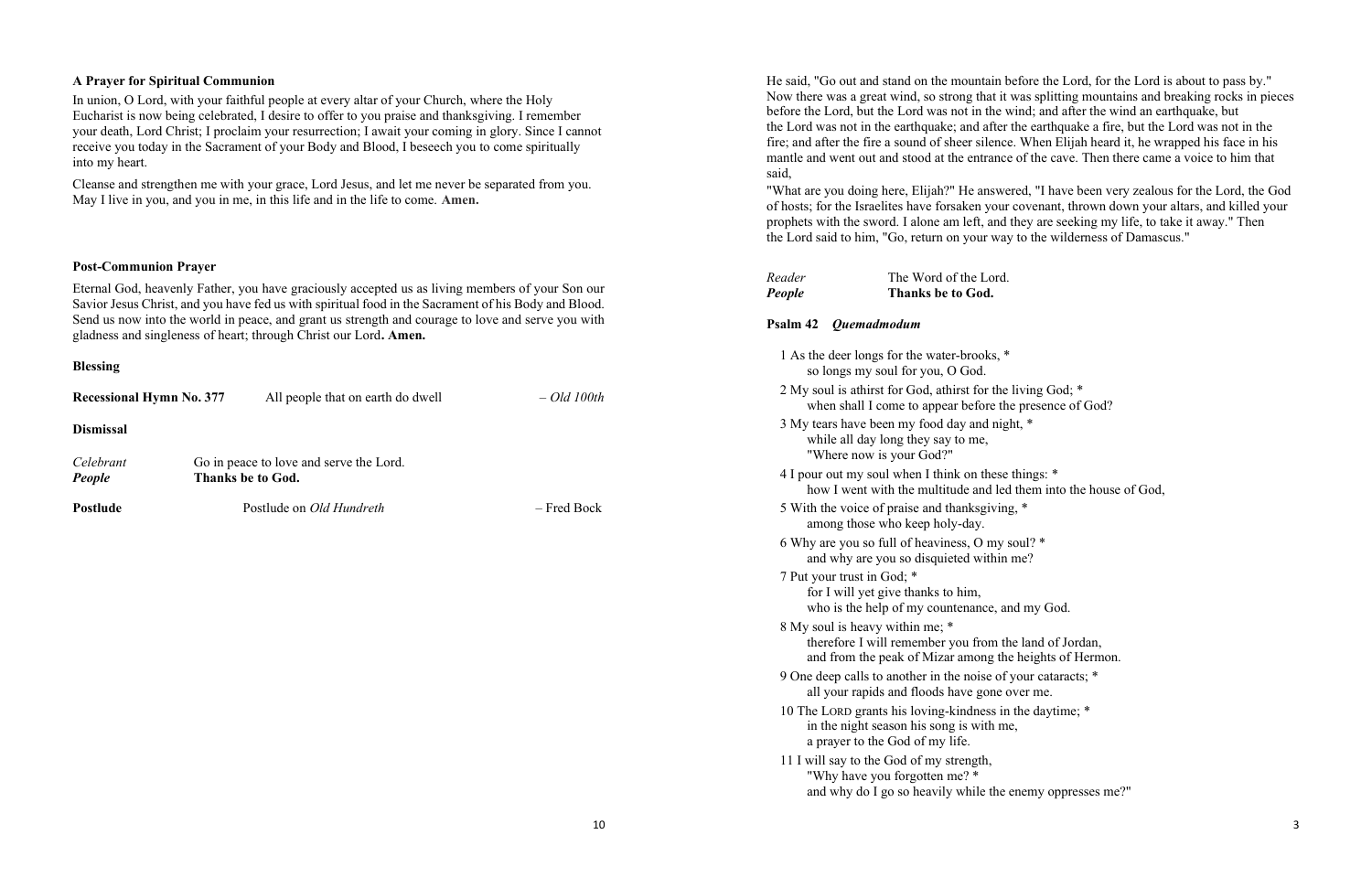- 12 While my bones are being broken, \* my enemies mock me to my face;
- 13 All day long they mock me \* and say to me, "Where now is your God?"
- 14 Why are you so full of heaviness, O my soul? \* and why are you so disquieted within me?

15 Put your trust in God; \* for I will yet give thanks to him, who is the help of my countenance, and my God.

# Psalm 43 Judica me, Deus

1 Give judgment for me, O God, and defend my cause against an ungodly people; \* deliver me from the deceitful and the wicked.

- 2 For you are the God of my strength; why have you put me from you? \* and why do I go so heavily while the enemy oppresses me?
- 3 Send out your light and your truth, that they may lead me, \* and bring me to your holy hill and to your dwelling;
- 4 That I may go to the altar of God, to the God of my joy and gladness; \* and on the harp I will give thanks to you, O God my God.
- 5 Why are you so full of heaviness, O my soul? \* and why are you so disquieted within me?

Reader The Word of the Lord. People Thanks be to God.

We remember his death, We proclaim his resurrection, We await his coming in glory;

6 Put your trust in God; \* for I will yet give thanks to him, who is the help of my countenance, and my God.

# The Second Reading: Galatians 3:23-29

Now before faith came, we were imprisoned and guarded under the law until faith would be revealed. Therefore the law was our disciplinarian until Christ came, so that we might be justified by faith. But now that faith has come, we are no longer subject to a disciplinarian, for in Christ Jesus you are all children of God through faith. As many of you as were baptized into Christ have clothed yourselves with Christ. There is no longer Jew or Greek, there is no longer slave or free, there is no longer male and female; for all of you are one in Christ Jesus. And if you belong to Christ, then you are Abraham's offspring, heirs according to the promise.

# Celebrant and People

And we offer our sacrifice of praise and thanksgiving to you, O Lord of all; presenting to you, from your creation, this bread and this wine.

We pray you, gracious God, to send your Holy Spirit upon these gifts that they may be the Sacrament of the Body of Christ and his Blood of the new Covenant. Unite us to your Son in his sacrifice, that we may be acceptable through him, being sanctified by the Holy Spirit. In the fullness of time, put all things in subjection under your Christ, and bring us to that heavenly country where, with all your saints, we may enter the everlasting heritage of your sons and daughters; through Jesus Christ our Lord, the firstborn of all creation, the head of the Church, and the author of our salvation.

By him, and with him, and in him, in the unity of the Holy Spirit all honor and glory is yours, Almighty Father, now and for ever. AMEN.

And now, as our Savior Christ has taught us, we are bold to say,

Our Father, who art in heaven, hallowed be thy Name, thy kingdom come, thy will be done, on earth as it is in heaven. Give us this day our daily bread. And forgive us our trespasses, as we forgive those who trespass against us. And lead us not into temptation, but deliver us from evil. For thine is the kingdom, and the power, and the glory, forever and ever. AMEN.

### Breaking of the Bread

A period of silence is kept.

Fraction Anthem S-155 Alleluia! Christ our Passover – Gerald Near

Alleluia, alleluia, alleluia. Christ our Passover is sacrificed for us; therefore let us keep the feast. Alleluia, alleluia, alleluia.

Distribution Music Turn Your Eyes Upon Jesus – Dino Kartsonakis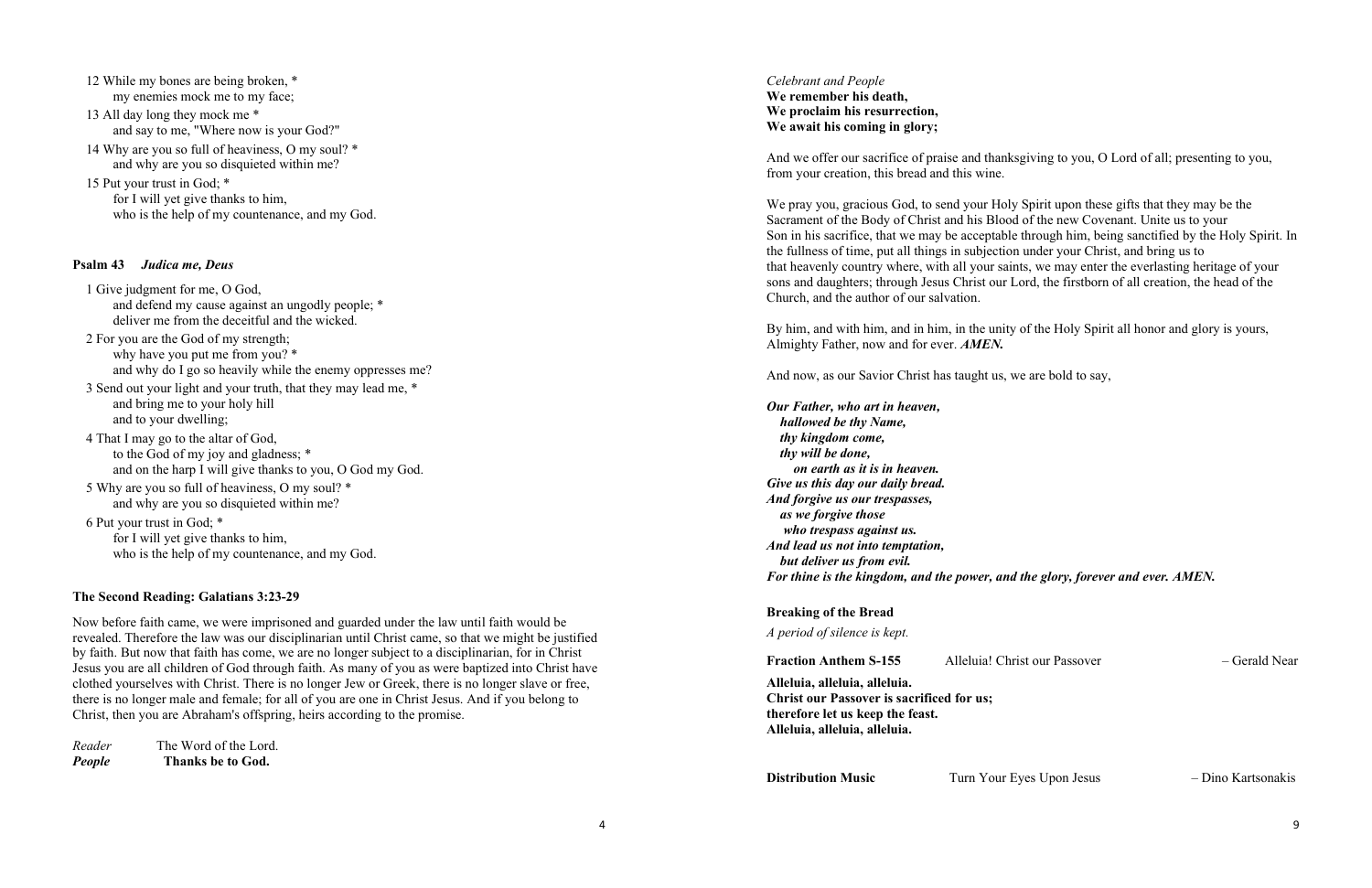ord Jesus Christ according to Luke

Sermon The Rev. J. Jeffrey Baker

# The Lord be with you.

| <b>People</b> | And also with you.                         |
|---------------|--------------------------------------------|
| Celebrant     | Lift up your hearts.                       |
| People        | We lift them to the Lord.                  |
| Celebrant     | Let us give thanks to the Lord our God.    |
| People        | It is right to give him thanks and praise. |

It is right, and a good and joyful thing, always and every-where to give thanks to you, Father Almighty, Creator of heaven and earth.

 Through Jesus Christ our Lord; who on the first day of the week overcame death and the grave, and by his glorious resurrection opened to us the way of everlasting life. Therefore we praise you, joining our voices with Angels and Archangels and with all the company of heaven, who for ever sing this hymn to proclaim the glory of your Name:

We give thanks to you, O God, for the goodness and love which you have made known to us in creation; in the calling of Israel to be your people; in your Word spoken through the prophets; and above all in the Word made flesh, Jesus, your Son. For in these last days you sent him to be incarnate from the Virgin Mary, to be the Savior and Redeemer of the world. In him, you have delivered us from evil, and made us worthy to stand before you.

Celebrant and People

Sanctus S-125 -- Richard Proulx

Holy, Holy, Holy Lord, God of power and might, heaven and earth are full of your glory. Hosanna in the highest. Blessed is he who comes in the name of the Lord. Hosanna in the highest.

The people stand or kneel.

In him, you have brought us out of error into truth, out of sin into righteousness, out of death into life.

On the night before he died for us, our Lord Jesus Christ took bread; and when he had given thanks to you, he broke it, and gave it to his disciples, and said, "Take, eat: This is my Body, which is given for you. Do this for the remembrance of me."

After supper he took the cup of wine; and when he had given thanks, he gave it to them, and said, "Drink this, all of you: This is my Blood of the new Covenant, which is shed for you and for many for the forgiveness of sins. Whenever you drink it, do this for the remembrance of me." Therefore, according to his command, O Father,

### Sequence Hymn No. WLP 773 Heal me, hands of Jesus - Sharpe

### Holy Gospel: Luke 8:26-39

| Gospeller | The Holy Gospel of our Lord |
|-----------|-----------------------------|
| People    | Glory to you, Lord Christ.  |

Jesus and his disciples arrived at the country of the Gerasenes, which is opposite Galilee. As he stepped out on land, a man of the city who had demons met him. For a long time he had worn no clothes, and he did not live in a house but in the tombs. When he saw Jesus, he fell down before him and shouted at the top of his voice, "What have you to do with me, Jesus, Son of the Most High God? I beg you, do not torment me" -- for Jesus had commanded the unclean spirit to come out of the man. (For many times it had seized him; he was kept under guard and bound with chains and shackles, but he would break the bonds and be driven by the demon into the wilds.) Jesus then asked him, "What is your name?" He said, "Legion"; for many demons had entered him. They begged him not to order them to go back into the abyss. Now there on the hillside a large herd of swine was feeding; and the demons begged Jesus to let them enter these. So he gave them permission. Then the demons came out of the man and entered the swine, and the herd rushed down the steep bank into the lake and was drowned. When the swineherds saw what had happened, they ran off and told it in the city and in the country. Then people came out to see what had happened, and when they came to Jesus, they found the man from whom the demons had gone sitting at the feet of Jesus, clothed and in his right mind. And they were afraid. Those who had seen it told them how the one who had been possessed by demons had been healed. Then all the people of the surrounding country of the Gerasenes asked Jesus to leave them; for they were seized with great fear. So he got into the boat and returned. The man from whom the demons had gone begged that he might be with him; but Jesus sent him away, saying, "Return to your home, and declare how much God has done for you." So he went away, proclaiming throughout the city how much Jesus had done for him.

| People    | Praise to you, Lord Christ. |
|-----------|-----------------------------|
| Gospeller | The Gospel of the Lord.     |

# Nicene Creed

Please stand as you are able and together say We believe in one God, the Father, the Almighty, maker of heaven and earth, of all that is, seen and unseen. We believe in one Lord, Jesus Christ, the only Son of God, eternally begotten of the Father, God from God, Light from Light, true God from true God, begotten, not made, of one Being with the Father. Through him all things were made. For us and for our salvation he came down from heaven: by the power of the Holy Spirit he became incarnate from the Virgin Mary, and was made man.